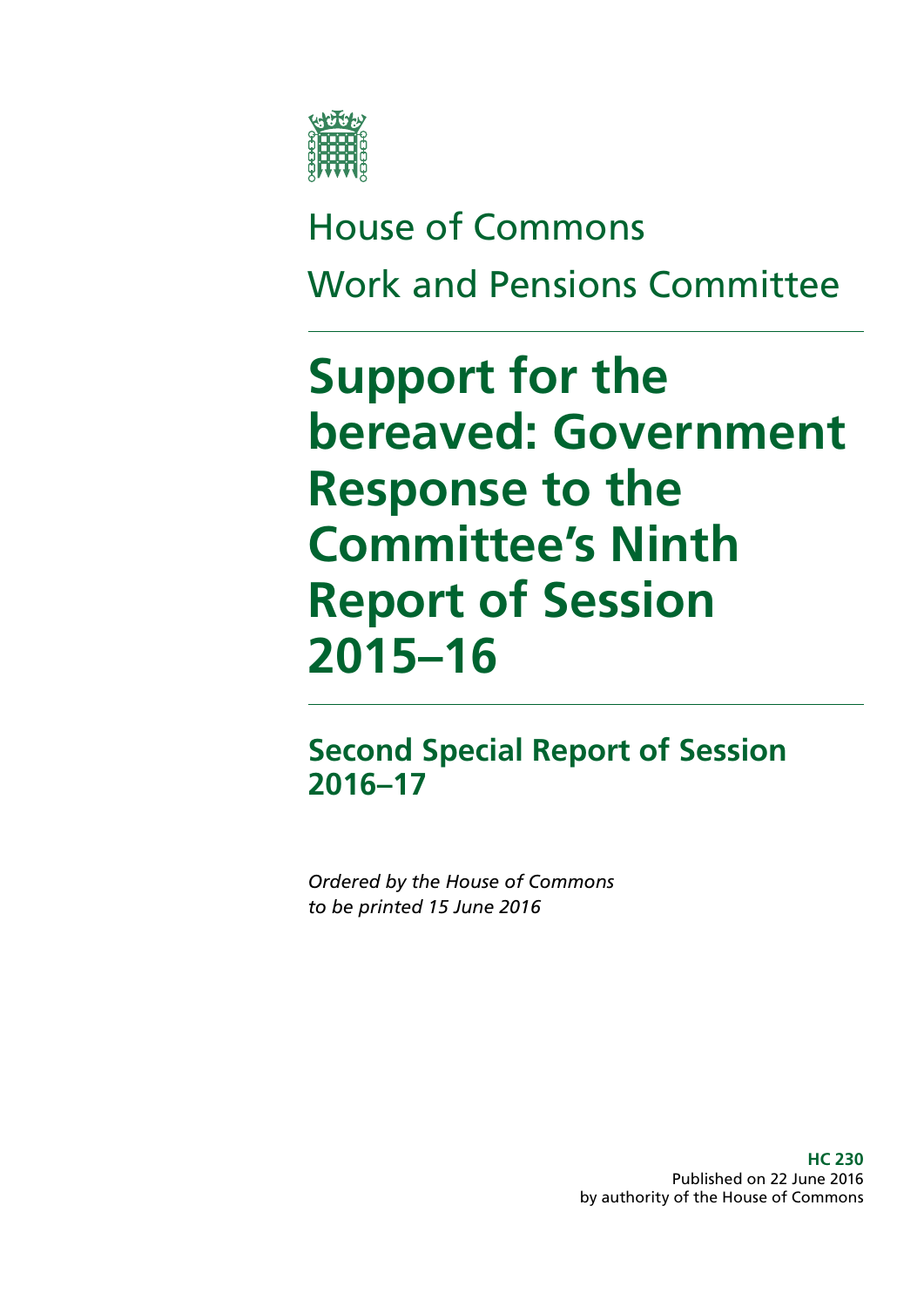## **Work and Pensions Committee**

The Work and Pensions Committee is appointed by the House of Commons to examine the expenditure, administration, and policy of the Office of the Department for Work and Pensions and its associated public bodies.

#### **Current membership**

[Frank Field MP](http://www.parliament.uk/biographies/commons/frank-field/478) (*Labour, Birkenhead*) (Chair) [Heidi Allen MP](http://www.parliament.uk/biographies/commons/heidi-allen/4516) (*Conservative, South Cambridgeshire*) [Mhairi Black MP](http://www.parliament.uk/biographies/commons/mhairi-black/4421) (*Scottish National Party, Paisley and Renfrewshire South*) [Ms Karen Buck MP](http://www.parliament.uk/biographies/commons/ms-karen-buck/199) (*Labour, Westminster North*) [Neil Coyle MP](http://www.parliament.uk/biographies/commons/neil-coyle/4368) (*Labour, Bermondsey and Old Southwark*) [John Glen MP](http://www.parliament.uk/biographies/commons/john-glen/4051) (*Conservative, Salisbury*) [Richard Graham MP](http://www.parliament.uk/biographies/commons/richard-graham/3990) (*Conservative, Gloucester*) [Steve McCabe MP](http://www.parliament.uk/biographies/commons/steve-mccabe/298) (*Labour, Birmingham, Selly Oak*) [Craig Mackinlay MP](http://www.parliament.uk/biographies/commons/craig-mackinlay/4529) (*Conservative, South Thanet*) [Jeremy Quin MP](http://www.parliament.uk/biographies/commons/jeremy-quin/4507) (*Conservative, Horsham*) [Craig Williams MP](http://www.parliament.uk/biographies/commons/craig-williams/4438) (*Conservative, Cardiff North*)

#### **Powers**

The Committee is one of the departmental select committees, the powers of which are set out in House of Commons Standing Orders, principally in SO No 152. These are available on the internet via [www.parliament.uk](http://www.parliament.uk/).

#### **Publication**

Committee reports are published on the [publications page](http://www.parliament.uk/business/committees/committees-a-z/commons-select/work-and-pensions-committee/publications/) of the Committee's website and in print by Order of the House.

Evidence relating to this report is published on the [inquiry page](http://www.parliament.uk/business/committees/committees-a-z/commons-select/work-and-pensions-committee/inquiries/parliament-2015/bereavement-benefits-15-16/) of the Committee's website.

#### **Committee staff**

The current staff of the Committee are Adam Mellows-Facer (Clerk), Margaret McKinnon (Second Clerk), Rod McInnes (Committee Specialist), Rachael Savage (Committee Specialist), Libby McEnhill (Committee Specialist), Andrew Wallace (Senior Committee Assistant), Alison Pickard (Committee Assistant), and Jessica Bridges-Palmer (Media Officer).

#### **Contacts**

All correspondence should be addressed to the Clerk of the Work and Pensions Committee, House of Commons, London SW1A 0AA. The telephone number for general enquiries is 020 7219 8976; the Committee's email address is [workpencom@parliament.uk](mailto:workpencom@parliament.uk).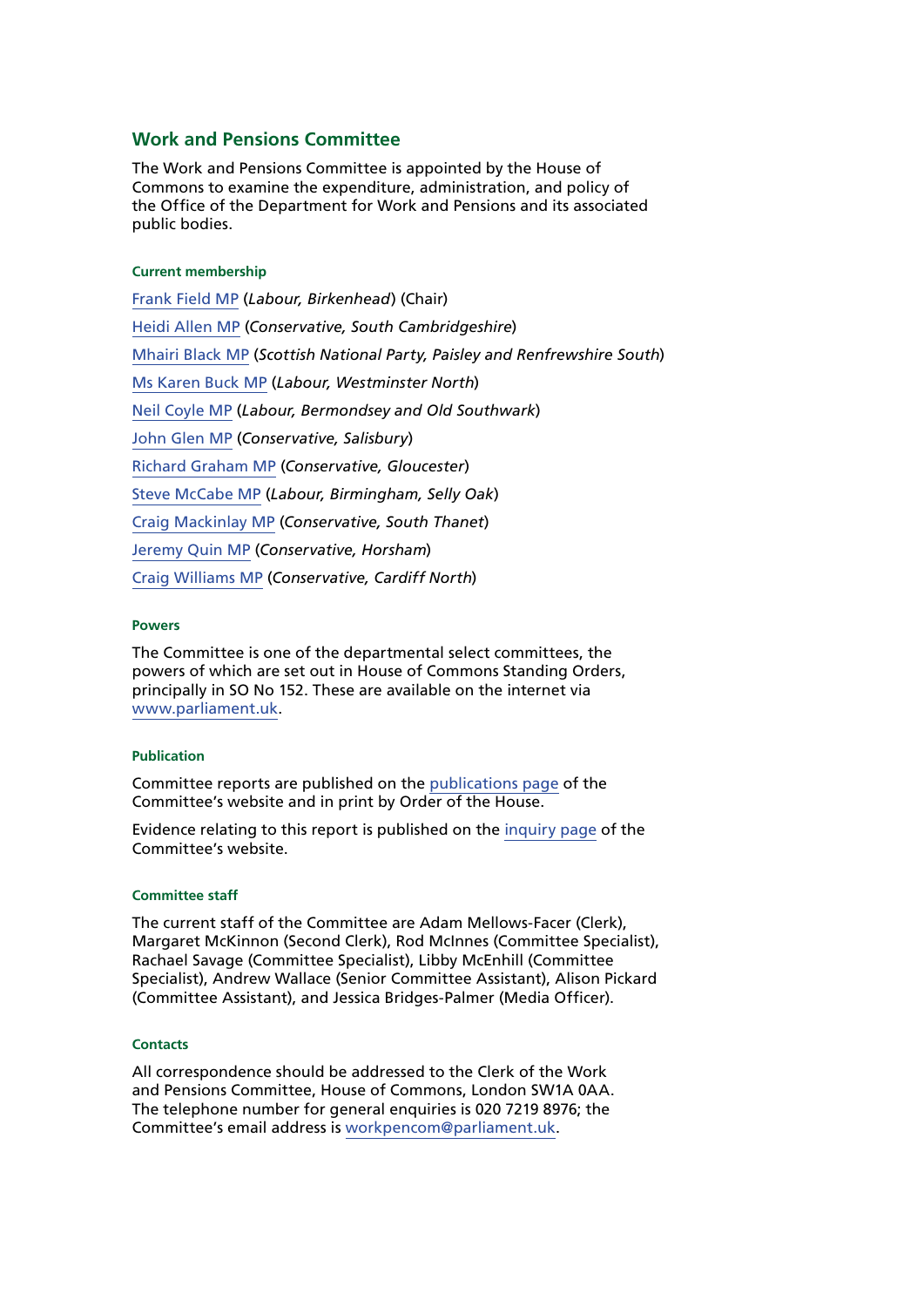# Second Special Report

The Work and Pensions Committee published its Ninth Report of Session 2015–16, on *Support for the bereaved*, [\(HC 551](http://www.publications.parliament.uk/pa/cm201516/cmselect/cmworpen/551/55102.htm)) on 31 March 2016. The Government's response was received on 25 May 2016 and is appended to this report.

In the Government response, the Committee's recommendations appear in *italicised text* and within a frame and the Government's responses are in plain text.

# Appendix: Government response

# **Introduction**

1. The Government welcomes the Select Committee's report and its support for the forthcoming reforms to bereavement benefits. It is encouraged by the recognition that the cost of funerals is not just an issue for Government and those providers of funeral services including the church, funeral directors, local authorities and owners of crematoria all have a role to play.

2. The Government believes, and the Select Committee acknowledges, it should not take responsibility for meeting the full cost of funeral arrangements when there is a family that can take part of that responsibility. Additionally, as the Select Committee agrees, it is important that, where possible, individuals take responsibility for their end of life planning and do not leave their family or taxpayers with the financial burden of meeting their funeral costs.

3. The Government agrees with the Select Committee's comments that whether it is help with the one-off costs of a funeral or on-going financial help, those who have been bereaved need easy to access and straightforward information on the support available to them. Unfortunately because benefit eligibility is not straightforward, it is not possible to give a definitive instant guide to confirm benefits will be received.

4. The Government accepts that there is more that could be done to promote the support available at the point people become bereaved and continually looks to improve its service. The dialogue Government began in 2015 with stakeholders, including funeral directors, representatives from life assurance companies, academics and advice services will ensure better information on eligibility and award amounts will become available. This work is advancing.

5. The Government is committed to providing the most effective support possible by taking a holistic approach to addressing the issues, particularly around communication and guidance, faced by the bereaved.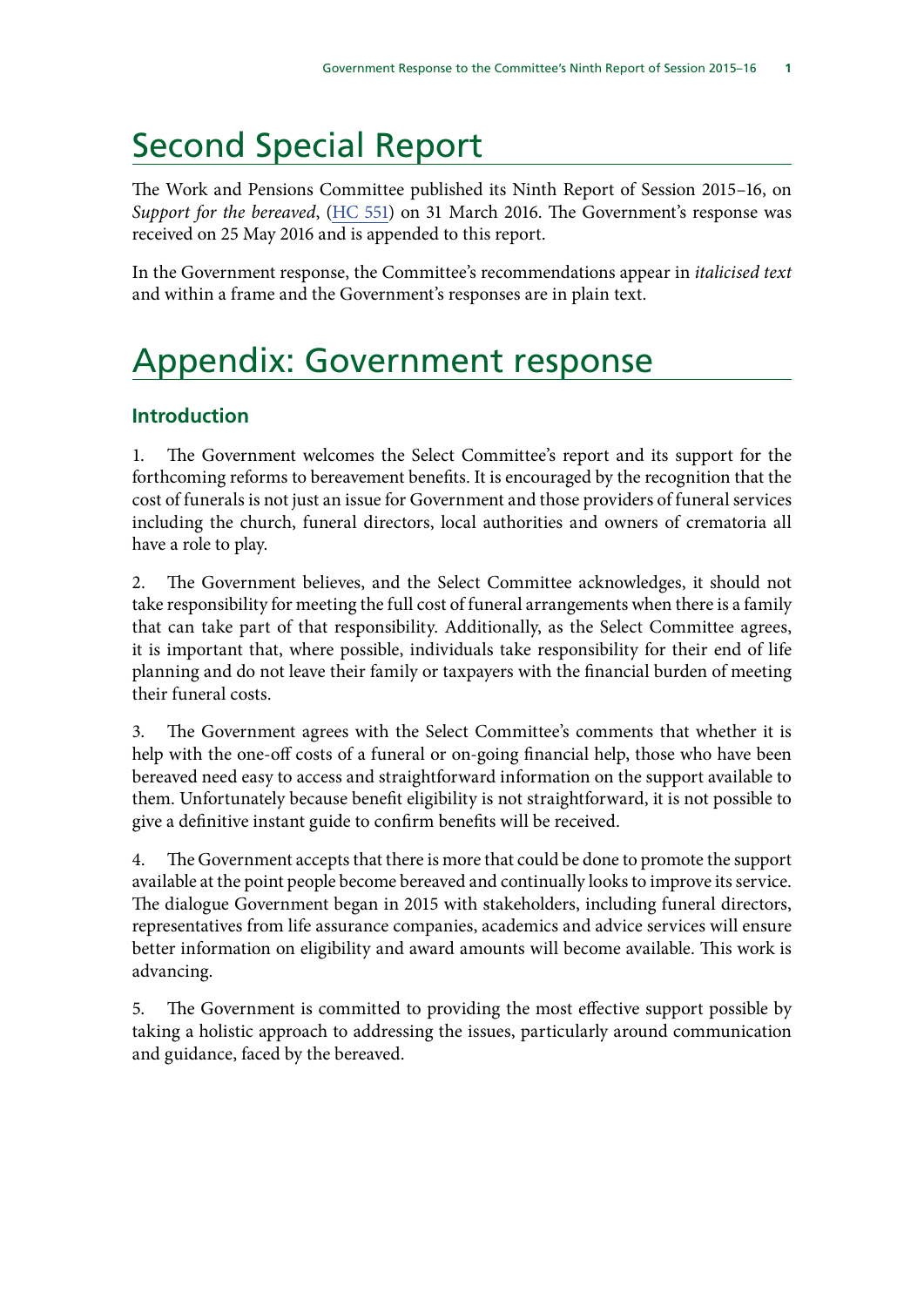# **The Government's response to the recommendations**

# **Simple funerals: definition and cost**

# *Committee Recommendations*

The original Funeral Expenses Regulations made provision for a simple funeral service for those otherwise unable to afford one. The removal of any listed items in the Regulations, and the freezing of the £700 cap for the last 13 years, has devalued the SFFP to the point where it does not cover a simple funeral.

*We recommend the Government negotiate a reasonable cost of, and items required for, a simple funeral with the National Association of Funeral Directors and The National Society of Allied & Independent Funeral Directors. Those funeral homes that agree to offer such a funeral should be signposted in Government communications and public services for the bereaved. Furthermore, these funeral homes should be accredited as part of a fair funeral scheme.*

*We recommend the Funeral Expenses Regulations be amended to set out the essential*  items for a simple funeral. This should include items such as the collection and care of *the deceased and a coffin. The capped element of the payment should reflect the cost of a simple funeral, as negotiated with industry bodies. The capped element should then be index-linked.*

# **Government Response:**

6. The Government's priority is to deliver its core services in the most suitable way and at the right cost to enhance the service to claimants. It also aims to work with partners including local government and the private sector so that they deliver better and costeffective services to the public, particularly at a time of emotional upheaval.

7. The Department for Work and Pensions is already meeting with both the National Association of Funeral Directors and The National Society of Allied & Independent Funeral Directors to discuss how they might be more transparent in making consumers aware of their choices. These discussions are also considering how Government can make consumers more aware of the choices available when it comes to making funeral arrangements.

8. Beyond this, the Government believes prescribing what a claimant should expect as part of a funeral may not lead to the Select Committee's desired outcome. Anecdotal evidence, as the Select Committee acknowledges, suggests more people are seeking alternatives to what is sometimes referred to as a 'traditional' or 'simple' funeral. The Government would not want to interfere with an individual's choices on their funeral or burial arrangements. A one-size funeral fits all approach would not be appropriate. We are working with stakeholders to try to agree what elements might constitute a standard package and what a reasonable cost might be.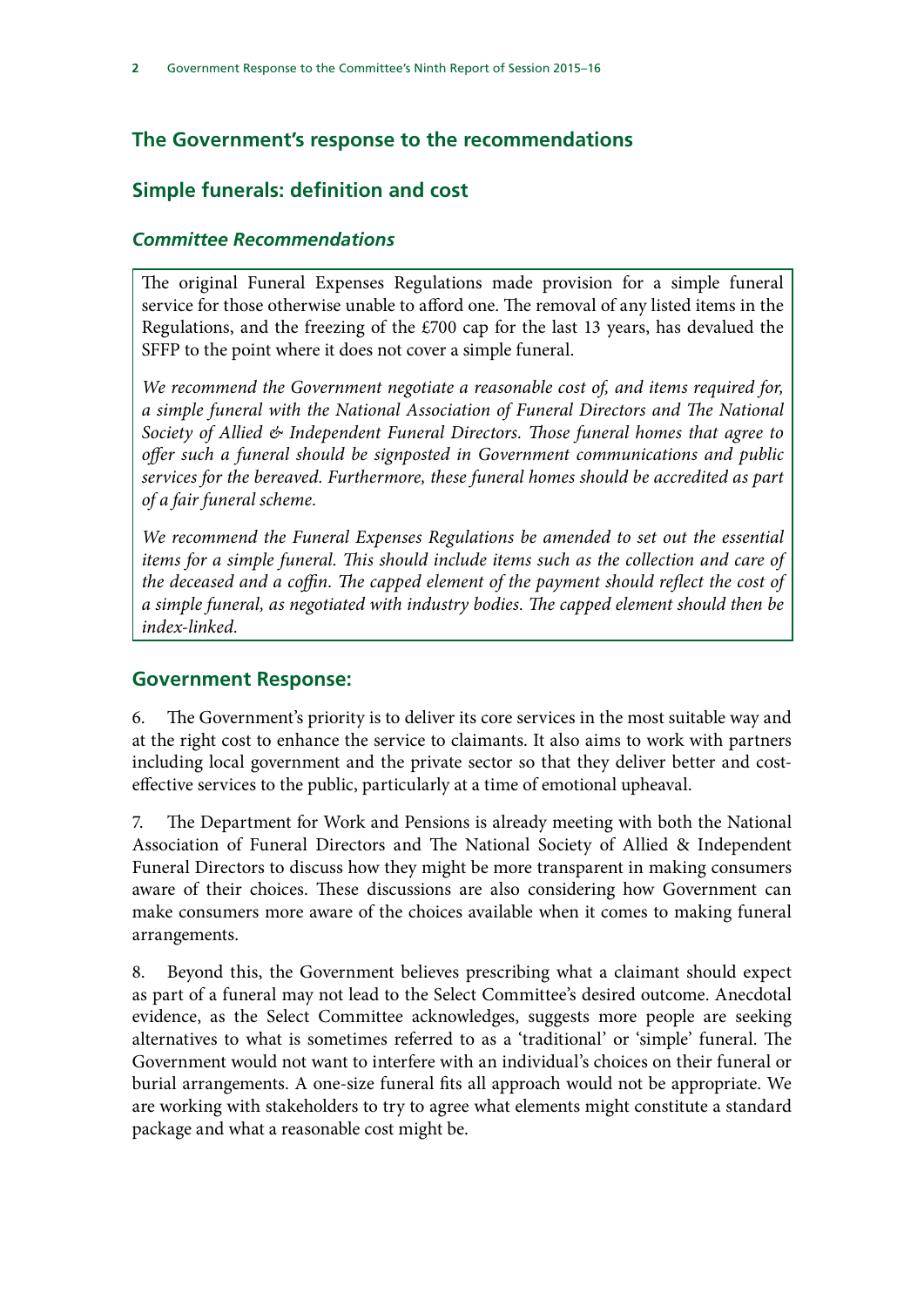# **Eligibility**

### *Committee Recommendations*

*We recommend that DWP introduce an eligibility checker for SFFPs that gives claimants three key pieces of information: whether they are eligible; how much they could receive; and options for approved local funeral directors and their fees. An eligibility checker would put claimants in a stronger position when arranging a funeral, make the complex nature of the payment clearer and help claimants make an informed choice about which funeral director they use. The eligibility checker should do the following:*

*It should be made explicit at the start of the eligibility check that if there is a close relative of the deceased who is not on qualifying benefits the claimant may not be eligible for an award. The definition of a 'close relative' should also be stated;*

*Eligibility should then be determined through a series of questions. It should be made clear that the calculator only informs the claimant whether they are likely to be eligible, so as not to be misleading.*

*The calculator should give an indicative amount of how much the claimant could receive. Using information on local authority charges for burial and cremations in the claimant's area, the calculator could provide a relatively accurate amount for this element of the SFFP.*

*Based on information provided by the claimant, the calculator should tell the claimant how much they could receive in addition to the burial or cremation cost.*

*It should be made clear to the claimant that, whilst the burial and cremation element of the payment is uncapped, this does not necessarily mean that whatever they paid will be matched. This is the case even if a higher burial cost is for religious reasons.*

*Finally, the calculator should list funeral directors local to the claimant, their fees for a simple funeral and what the funeral would include. This would allow the claimant to make an immediate comparison between potential state support and funeral costs in their area. This function could be similar to that offered by the website yourfuneralchoice.com but should only signpost to companies that have agreed to offer a fair low-cost funeral.*

#### **Government Response:**

9. The Government is committed to making it is easier to understand who can claim a Social Fund Funeral Expenses Payment and how much a successful applicant can expect to receive. Currently the dedicated Department for Work and Pensions Bereavement Service telephony line already offers an eligibility check for bereaved people for Social Fund Funeral Expenses Payment.

10. The Department for Work and Pensions has also considered the merits of an online eligibility checker for Social Fund Funeral Expenses Payments. Rather than having the outcomes the Select Committee anticipates an online checker may inadvertently cause additional confusion to bereaved people. Interested applicants would go through a potentially time consuming process answering questions which would ultimately end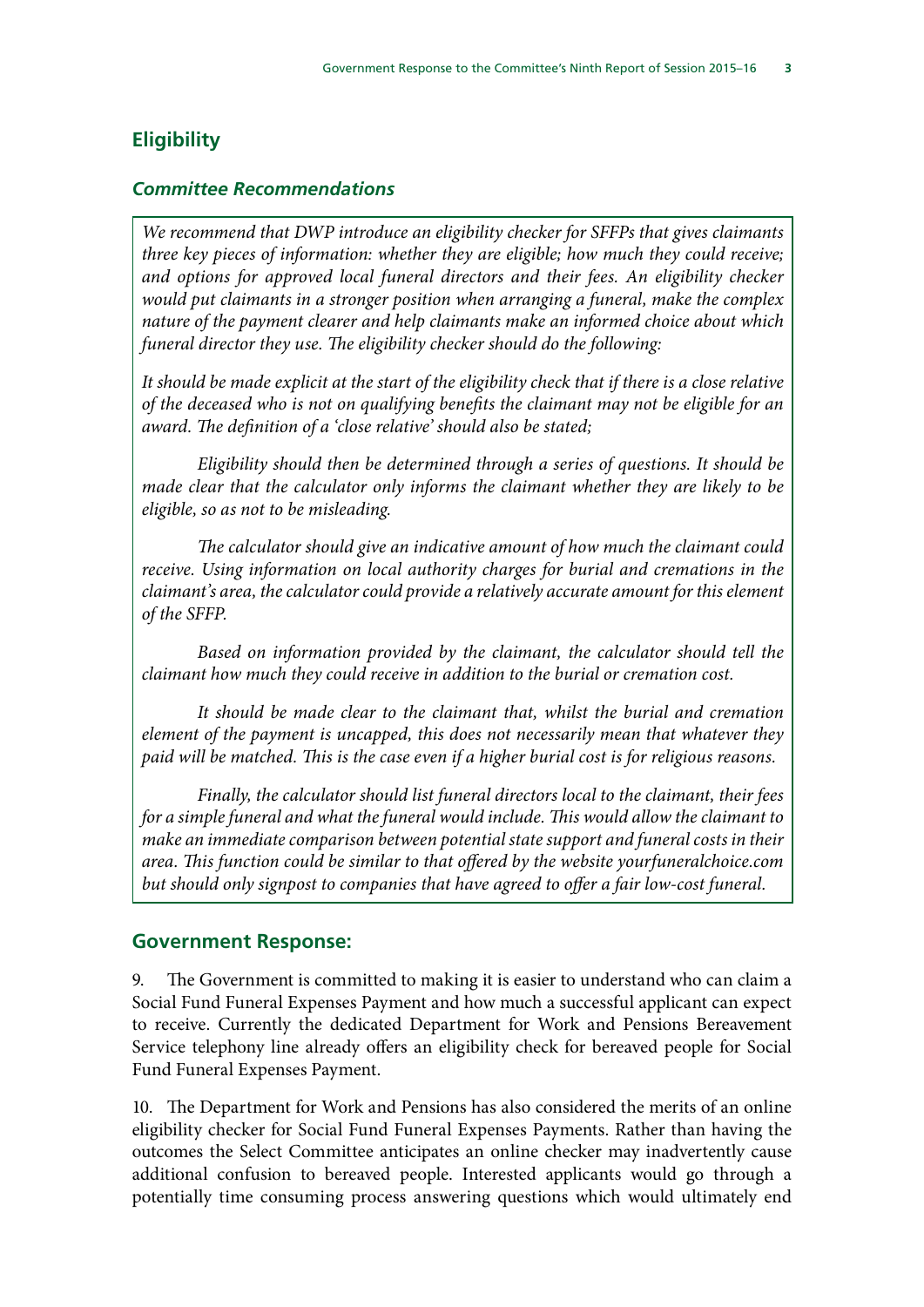with advice to either call the Department for Work and Pensions Bereavement Service to see if they can make a claim or to print and complete a paper form. In either case they would have to repeat much of the information they have just entered into the checker.

11. The Department is therefore investigating if other, more appropriate, solutions would better address the underlying problem of people not understanding their eligibility. The Department will be developing proposals for what these may be and will test them with users. This will also encompass what channels should be available and how to present the often complex information in as easy to understand way as possible.

# *Application form*

# *Committee Recommendations*

We agree with the principle that individuals should look to make financial provision for their own funeral, wherever this is at all possible. Where this has not happened it is right that family or friends should make provision. The state should be the last resort.

*We recommend that the SF200 claim form be amended to make it clear to claimants that the DWP will not make an award where another close relative could pay for the funeral. As far as possible the form should be shortened and simplified and DWP should consider including 'don't know' response boxes.*

*We recommend that the Department review whether the bar for assessing other relatives' relationship with the deceased is set at the right level. The current requirement may be inadvertently excluding some claimants who should receive an award and lowering the bar may help to bring down application processing time.*

# **Government Response:**

12. The Government is committed to improving the information on who is eligible to apply for a Social Fund Funeral Expenses Payment and what the scheme will and will not pay for. The Department for Work and Pensions reviews its forms on a regular basis and for the SF200 claim form has sought views from those using the form as well as funeral directors and those offering advice in this area. The Government will consider this recommendation as part of that work.

13. The Government will also look at how it can provide this information more clearly in other advice which the Department for Work and Pensions makes available relating to Social Fund Funeral Expenses Payments as part of the more holistic review of all the information we provide to bereaved people.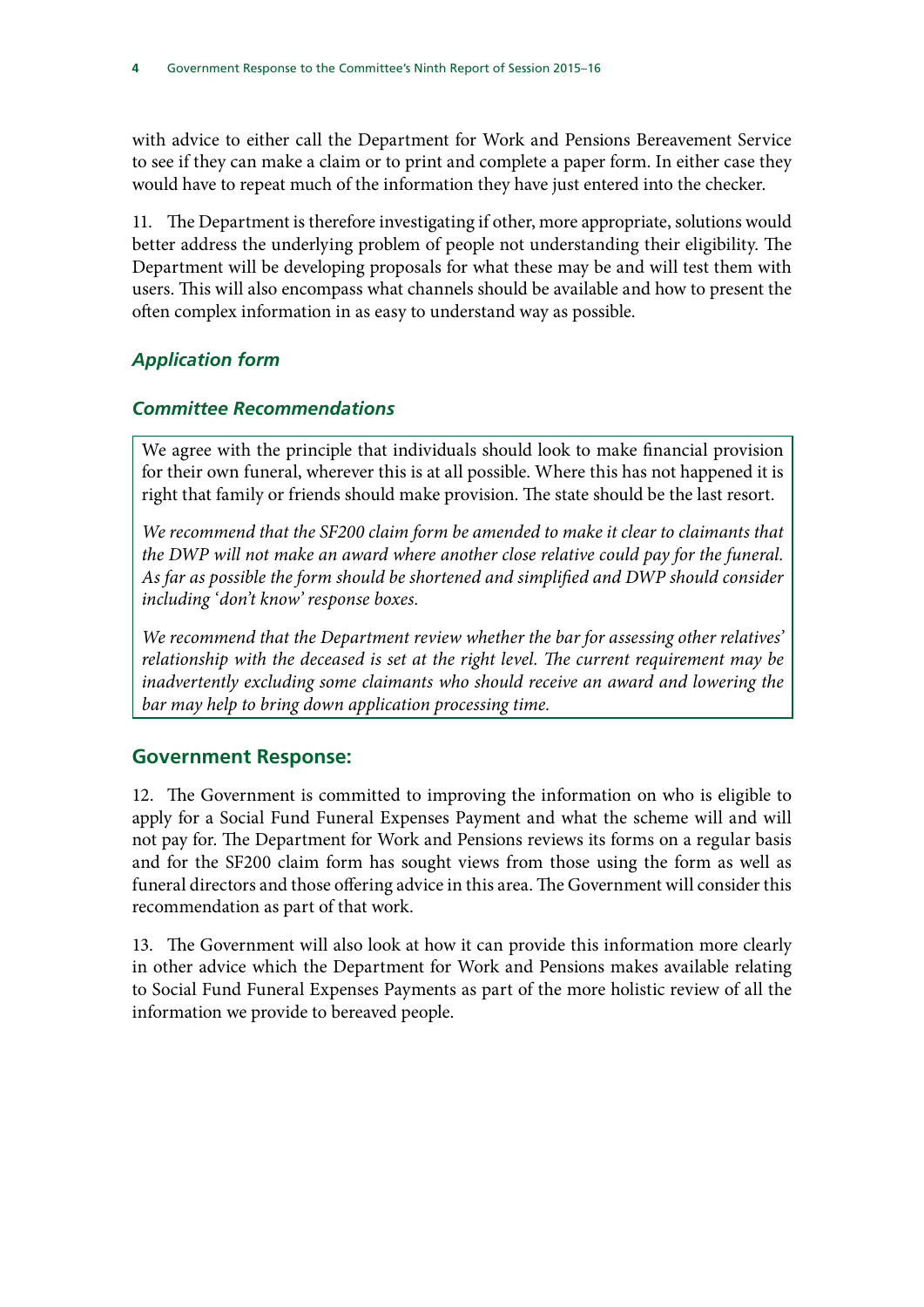#### *Wider communication*

#### *Committee Recommendations*

*We recommend that leaflets on funerals should be made available in hospices and registry offices, and discreetly available in hospitals. They should include information on applying for SFFPs and using the Tell Us Once service and Bereavement Service. They should also direct people to approved funeral directors and give information about both fees and local charges for burials and cremations.*

#### **Government Response:**

14. The Government recognises through research already conducted that this is a very challenging time for bereaved people which dramatically impacts on how they are able to interact with government at a local and national level and how they process information. As a result we are committed to improving how we best provide information and advice, including which channels will be most effective and how we can attempt to tailor this to individual circumstances.

15. The Department for Work and Pensions is considering the range of services a bereaved person may use before arranging a funeral and how we might make more and better use of these. We are already looking at the way bereaved people interact with it to notify a death, manage changes to existing benefits and apply for benefits they may now be entitled to. We are considering this in a holistic way to ensure we look at it from the perspective of the bereaved person. This work includes Social Fund Funeral Expenses Payments and is also considering the full range of information available to bereaved people via GOV.UK and through third parties such as registrars and funeral directors.

16. As part of this work the Department for Work and Pensions is carrying out its own direct user research with bereaved people to understand their experience and where they found out, or where they did not, what they needed to do following the death. The Department for Work and Pensions is also interviewing third parties who work in this system including registrars, funeral directors and support organisations. This will ensure we improve how Government engages with the bereaved to ensure that information is in the right place and form.

### *Conclusion on the wider landscape*

#### *Committee Recommendations*

*We recommend that the UK Government follows the approach of the Scottish Government and acts to tackle the systemic causes of funeral inflation. The Government should conduct a cross-Departmental review of burials, cremations and funerals. This coordinated review should look to make recommendations that have a long-term impact on funeral inflation and work to reduce funeral poverty.*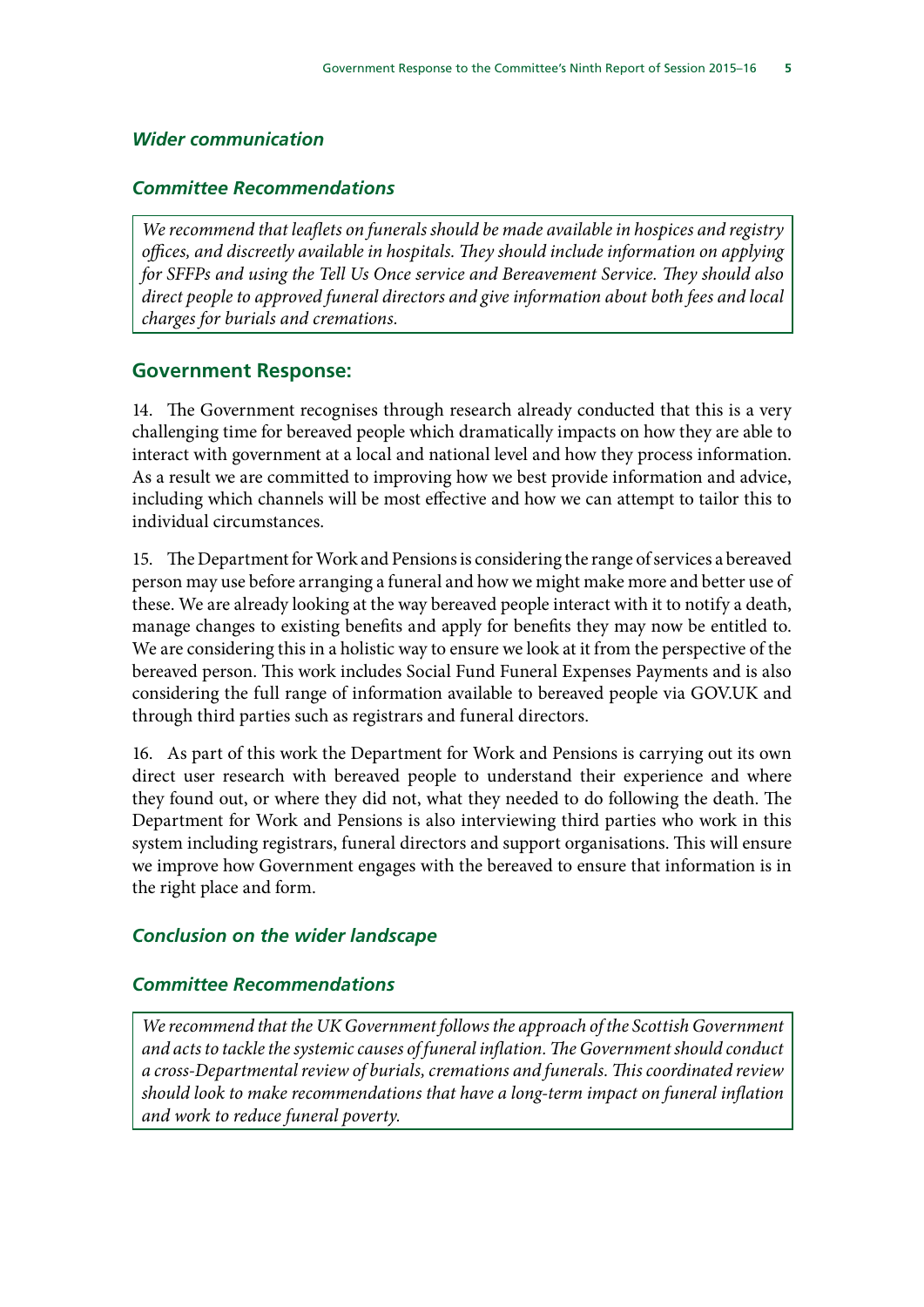# **Government Response:**

17. The Government will consider this recommendation in the context of the discussions we are already having with funeral directors, their representative organisations, the Local Government Association and others from the sector.

18. The Government has noted the work of the Scottish Government and are also speaking with them about their mitigation for possible unintended consequences of their approach, such as the industry passing on costs to other 'better off' consumers and smaller companies being driven out of business.

# **Bereavement benefits**

# **Extending the Bereavement Support Payment to cohabitees**

# *Committee Recommendations*

The cost of extending the Bereavement Support Payment to cohabitees with dependent children is low, relative to the overall cost of the system. The reforms are also projected to deliver a medium-term saving to the Department, and the cost to HMRC is uncertain. The reform was not designed to save money, but savings are predicted to increase. Following a recent case in Northern Ireland, the DWP may be forced to reverse its position and we urge the Department to take positive action now rather than wait for a challenge in the courts.

*We recommend that the Bereavement Support Payment be extended to cohabiting couples with dependent children, using medium-term savings from the bereavement benefits reform.*

## **Government Response:**

19. The Government maintains that a key principle of the National Insurance system is that all rights to benefits derived from another person's contributions are based on the concept of legal marriage or civil partnership. A husband, wife or civil partner pays National Insurance contributions to ensure, among other things, that if they die prematurely, their surviving spouse or civil partner will be entitled to benefits based on these contributions.

20. Proving cohabitation is a lengthy complex process which would be distressing, especially to the recently bereaved. It is not a straightforward concept and can be open to interpretation leading to delays and additional requirements for claimants.

21. Additionally, there would be the potential for multiple claims, for example one from the legal spouse and another from a cohabiting partner.

22. The Government previously made reference to this position in the bereavement benefits consultation, stating unambiguously that the question of allowing bereavement benefits for cohabiting couples was out of scope.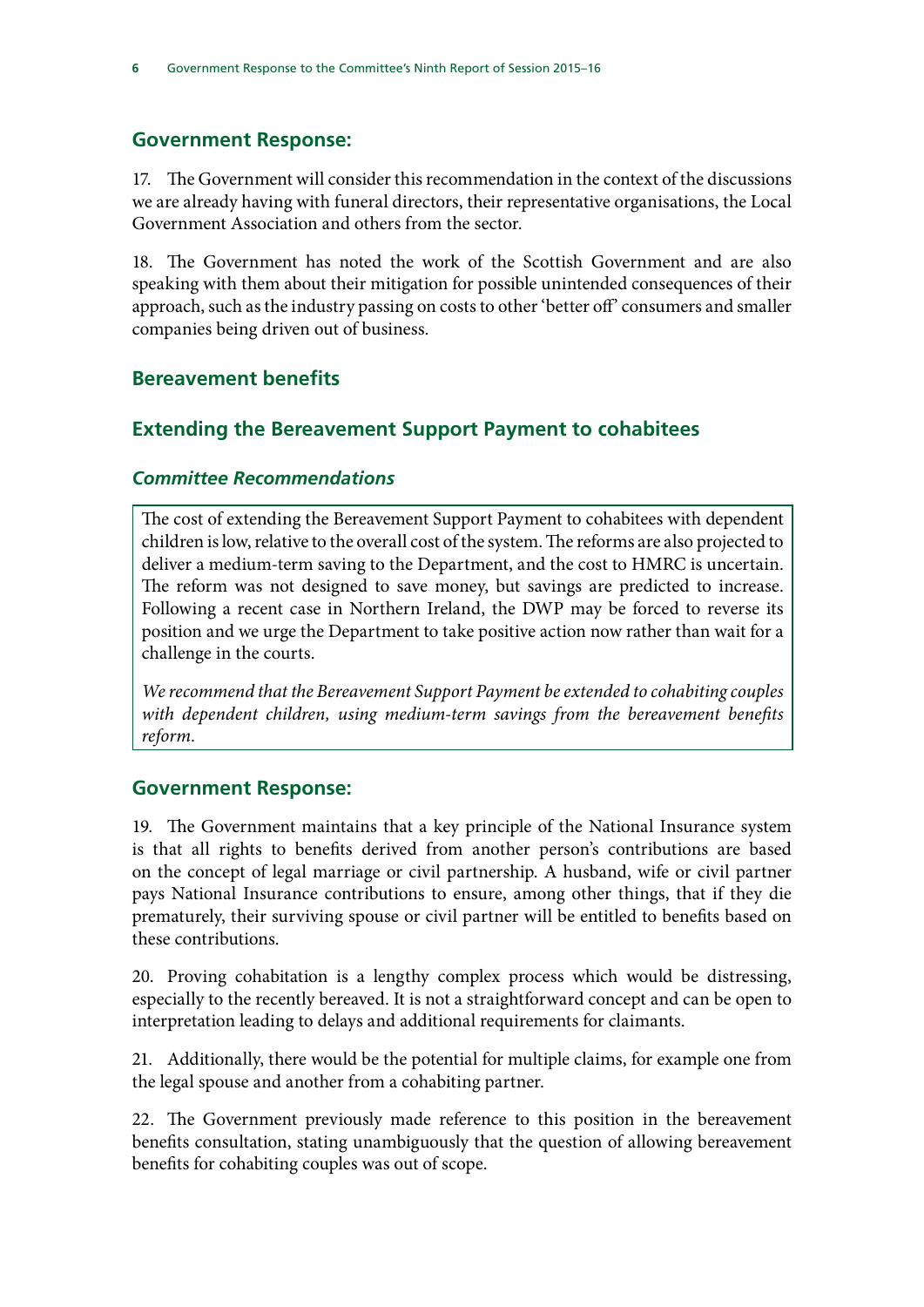# **Extending the duration of Bereavement Support Payment**

### *Committee Recommendations*

The financial impact of bereavement can, and often will, last much longer than one year or 18 months. Stopping after a year is particularly problematic however, as it is the anniversary of the death. We are also unconvinced by the argument that a longer period of monthly payments would be administratively more complex and expensive.

*We recommend that the Department adopt a cost-neutral method of extending the BSP to 18 months through a reduction in the lump-sum payment. The Department should consider extending the monthly payments further, as part of its forthcoming review.*

### **Government Response:**

23. The Government is sympathetic to the sensitivities around the cessation of Bereavement Support Payment coinciding with the anniversary of the death.

24. We will consider the impacts of amending the payment duration as part of the implementation of this new benefit.

## *Widowed Parent's Allowance (WPA) and Universal Credit (UC)*

## *Committee Recommendations*

It is wholly unsatisfactory that the poorest WPA claimants are set to suffer a net loss under Universal Credit. This problem has been described as a technicality and we can only assume it was unanticipated. The Department's solution is unworkable and unnecessarily complicated, and it does nothing to retain the value of WPA for the poorest claimants. The logical solution is to exempt them.

*We recommend that WPA be removed from the list of benefits treated as 'income other than earnings' for the purposes of Universal Credit. We recommend that WPA be removed from the list of benefits treated as 'income other than earnings' for the purposes of Universal Credit.*

#### **Government Response:**

25. Universal Credit is a fundamental reform which replaces six separate benefits. There are substantial benefits to this. Universal Credit simplifies the system and sweeps away the complexities, traps and confusions of the previous system. It mirrors the world of work and gives people control over their own finances. Universal Credit also extends child care support to claimants working less than 16 hours a week, which may help widowed parents.

26. As part of these reforms, the treatment of unearned income has been made consistent, coherent and simpler across the welfare system. Regulations list unearned income, which will be taken into account in the Universal Credit assessment; and all other unearned income is fully disregarded. This is markedly simpler than the benefits which Universal Credit replaces.